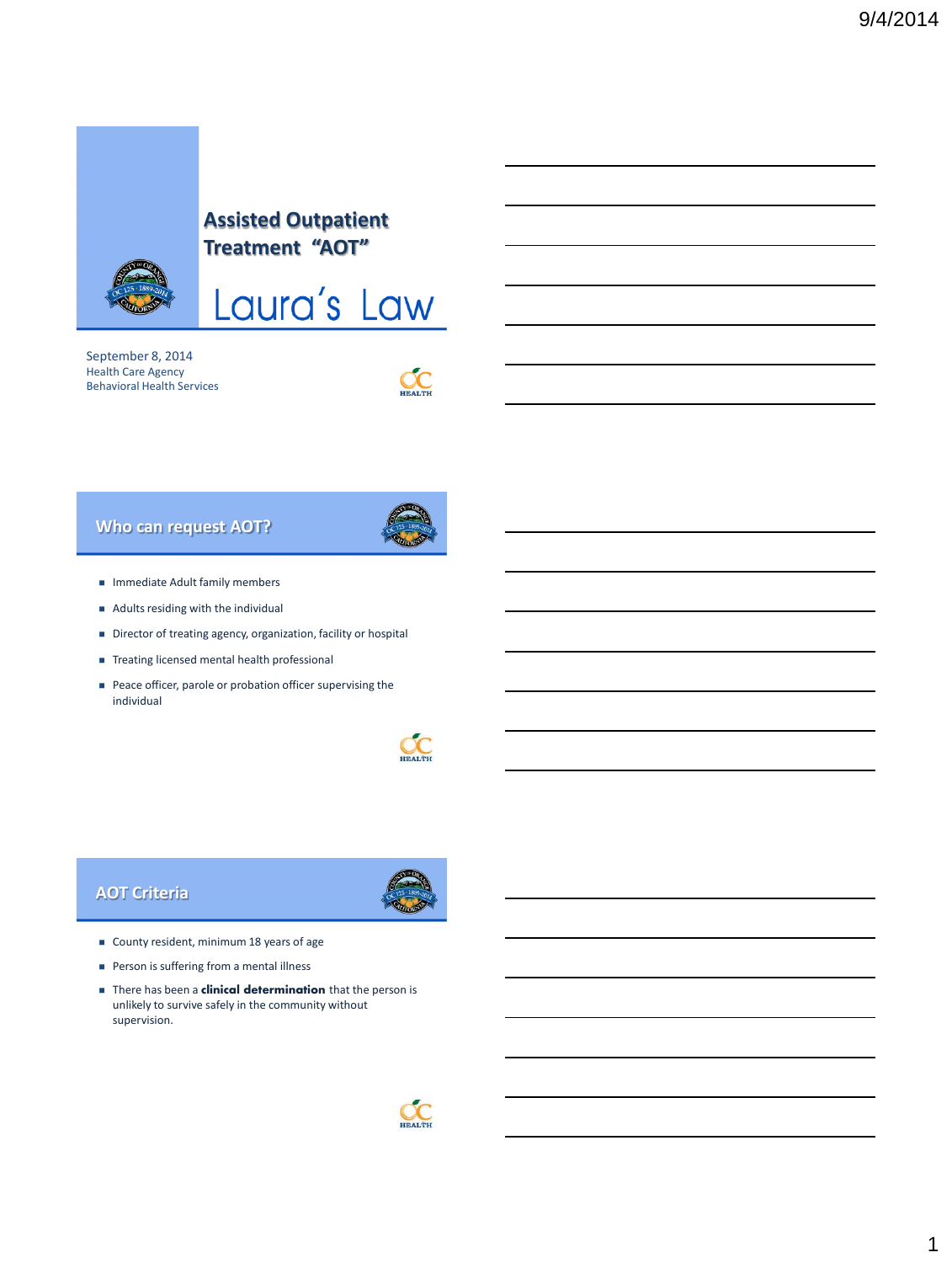#### **AOT Criteria-Cont.**



- The person has a history of lack of compliance with treatment for his or her mental illness, in that at least one of the following is true:
- A. The person's mental illness has, at least twice within the last 36 months, been a substantial factor in necessitating hospitalization, or receipt of services in a forensic or other mental health unit of a state correctional facility or local correctional facility
- OR



#### **AOT Criteria-Cont.**



- B. The person's mental illness has resulted in one or more acts of serious and violent behavior toward himself or herself or another, or threats, or attempts to cause serious physical harm to himself or herself or another within the last 48 months.
- not including any period during which the person was hospitalized or incarcerated immediately preceding the filing of the petition.



#### **AOT Criteria-Cont.**



- The person has been offered an opportunity to participate in the development of their treatment plan for services and continues to fail to engage.
- The person's condition is substantially deteriorating.
- AOT would be least restrictive placement, that is appropriate and feasible, and necessary to ensure person's recovery and stability.

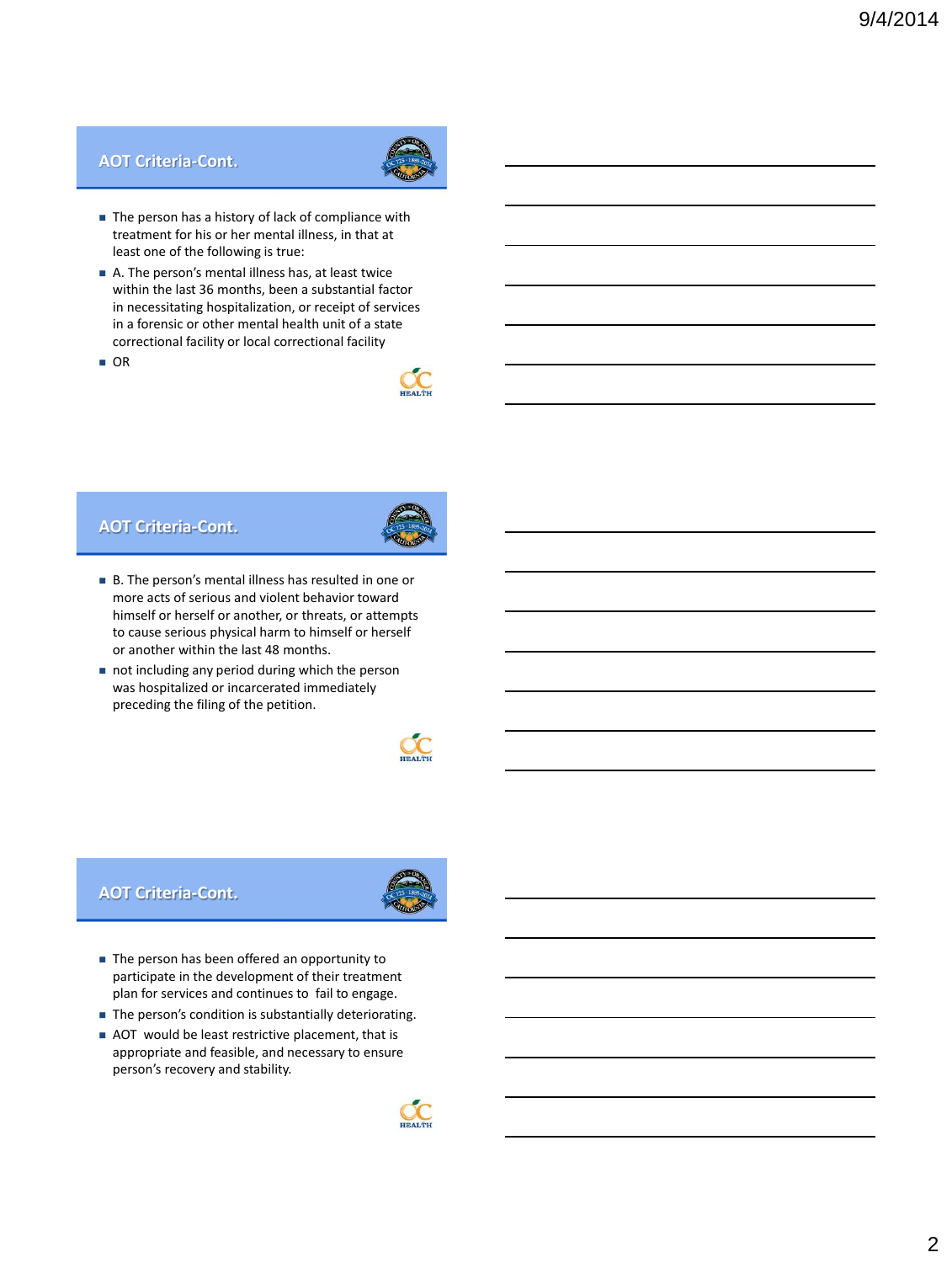#### **AOT Criteria-Cont.**



In view of the person's treatment history and current behavior, the person is in need of assisted outpatient treatment in order to prevent a relapse or deterioration that would be likely to result in grave disability or serious harm to himself or herself, or to others, as defined in Section 5150.



## **AOT Screening**



 County of Orange Assisted Outpatient Treatment Team includes:

> Mental Health Specialist's, licensed clinicians, and psychologist

AOT team will conduct all outreach, screening, and assessments prior to court order.



**AOT Process**



- AOT referrals will be screened face to face by County Outreach and Engagement Team.
- The team will respond and make all efforts to engage referred candidate and offer voluntary services.
- If services are accepted, referred candidate will be linked to appropriate provider and process will stop here.

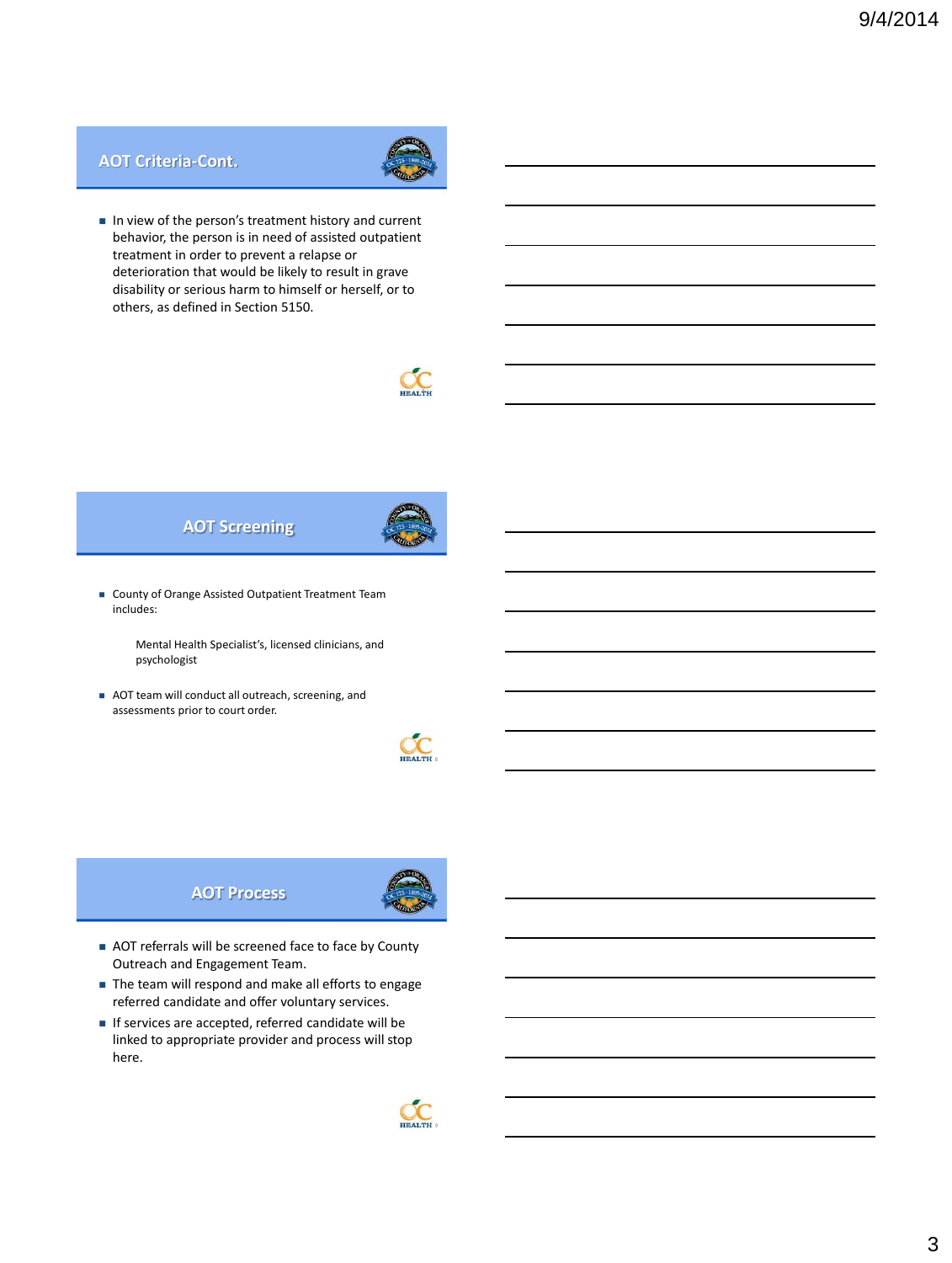#### **AOT Process**



- If AOT candidate refuses services but is open to engagement, the team will continue to see client as they gather supporting evidence of criteria and continue to offer/facilitate linkage to services (building relationship).
- The AOT Outreach and engagement team will continue to engage candidate until such time that it is determined that candidate will not engage or accept services voluntarily, AOT is best course of action and that all criteria can be substantiated in court.



## **Petition Process (Pre-Hearing)**



- **Petition will only be filed if criteria can be proven by clear and** convincing evidence
- **Petition filed with County Counsel**
- County Counsel will file petition with court and notify Public Defender and Patients Rights
- Candidate will be offered settlement prior to proceedings



**Petition Process (Pre-Hearing)**



- If candidate refuses, "Court may order that the person consent to examination"
- If person refuses, court may order person be taken to hospital for examination for up to 72 hrs
	- Purpose of examination is to determine if an individual meets AOT clinical assessment criteria
	- An order for evaluation under this section is not an order for treatment

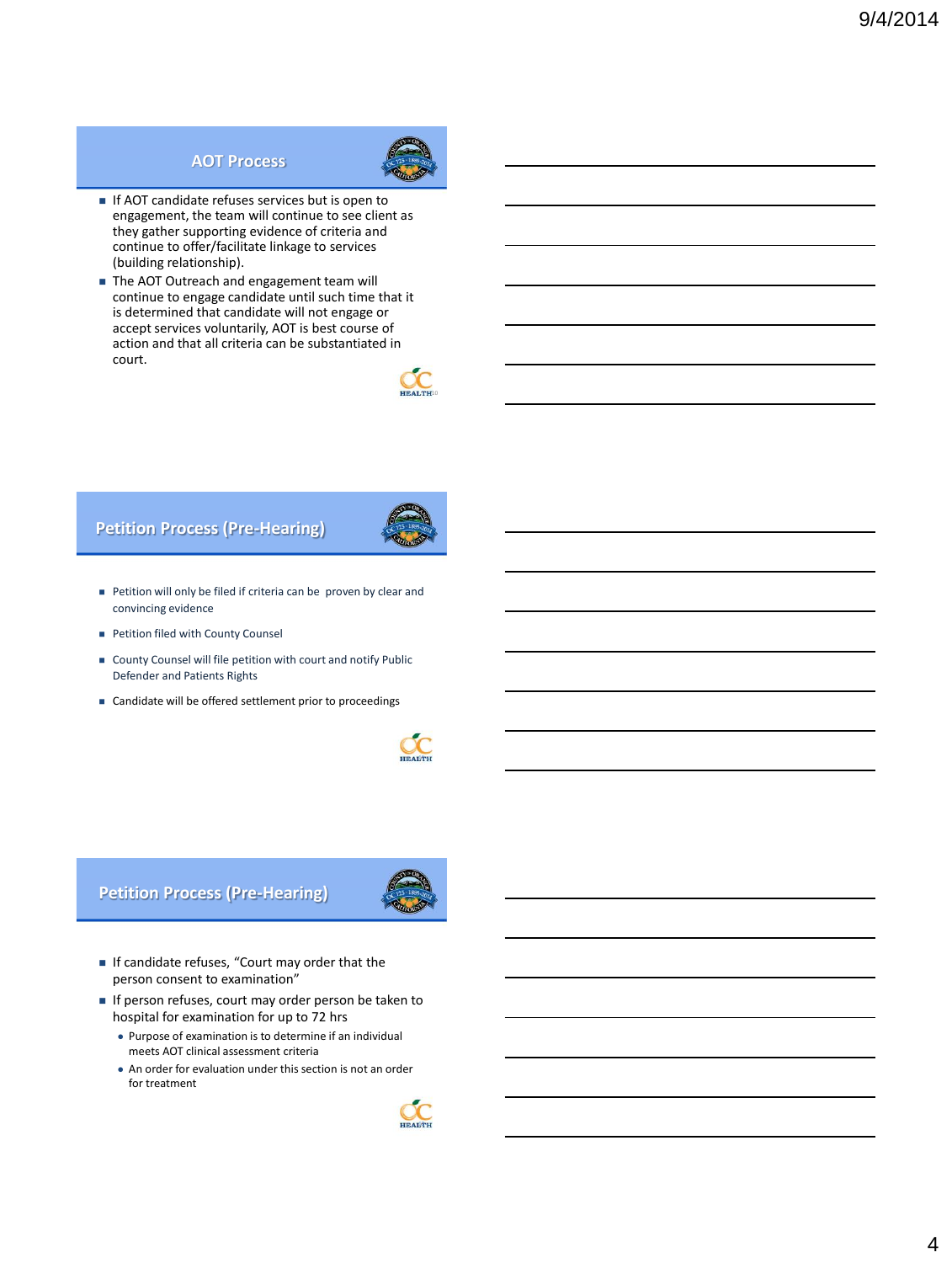## **AOT Hearing Process**



- Subject of AOT Petition has a right to legal counsel
- Court hears testimony and recommendations
- If the court finds that the person meets the criteria for AOT, and there is no appropriate and feasible less restrictive alternative, the court may order AOT
- Hearing may be conducted in absence of the person ONLY if:
	- County has personally served a copy of the petition
	- given written notice and can show that appropriate attempts to elicit the attendance of the person have failed



## **AOT Petition Granted**



- $\blacksquare$  If granted in court, the treatment plan developed may not exceed six (6) Months
- Candidate will be linked to Full Service Partnership Program for treatment plan implementation



#### **AOT Granted** (continued)



- $\blacksquare$  If person refuses to comply with the ordered treatment, there is strong belief that criteria for AOT is still present and efforts were made for voluntary compliance, the treatment provider may request that the person be transported for evaluation pursuant to WIC 5150
- However, if at any time the person is determined not to meet criteria for 5150, that person must be released, unless they voluntarily agree to stay in the hospital.

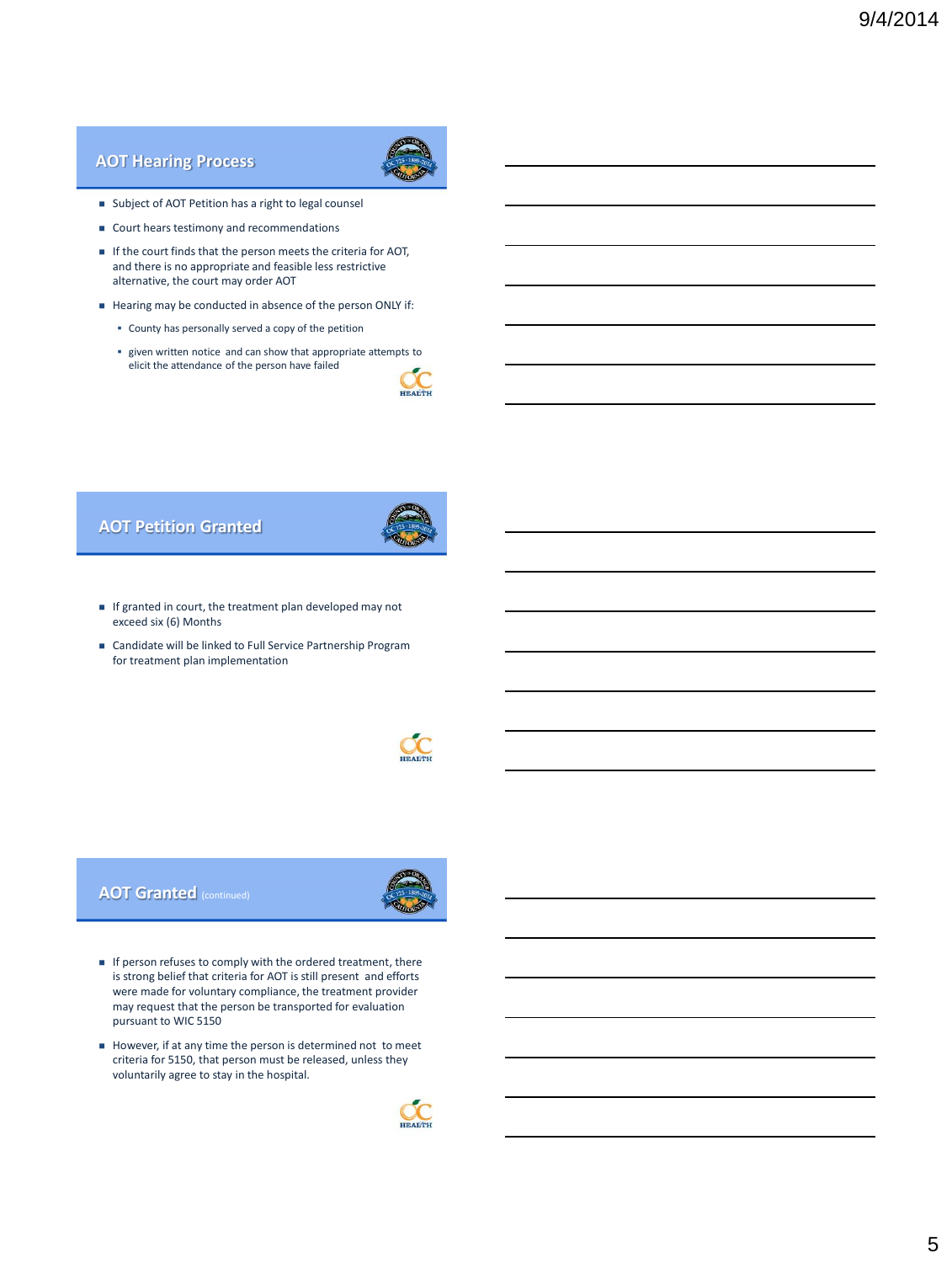## **AOT Granted (continued)**



- Failure to comply with AOT order alone may not be grounds for involuntary assessment or hospitalization or a finding that the person … is in contempt of court
- There are no civil or criminal penalties for violation of an AOT Order and treatment plan



## **AOT Implementation** (continued)



- FSP Program Director files affidavit each 60 days that candidate continues to meet AOT criteria:
	- Candidate is entitled to a hearing every 60 days challenging the need for an AOT Order
	- Candidate also has a right to Habeas Corpus





- Recovery-focused, strength-based services
- Small case loads (10 to 1 ratio)
- Intensive case management/wrap-around-services
- Co-occurring disorder treatment
- 24/7 on-call staff response if needed
- Field-based services
- **Peer-run activities**
- Educational/Vocational assistance
- **Housing specialist**

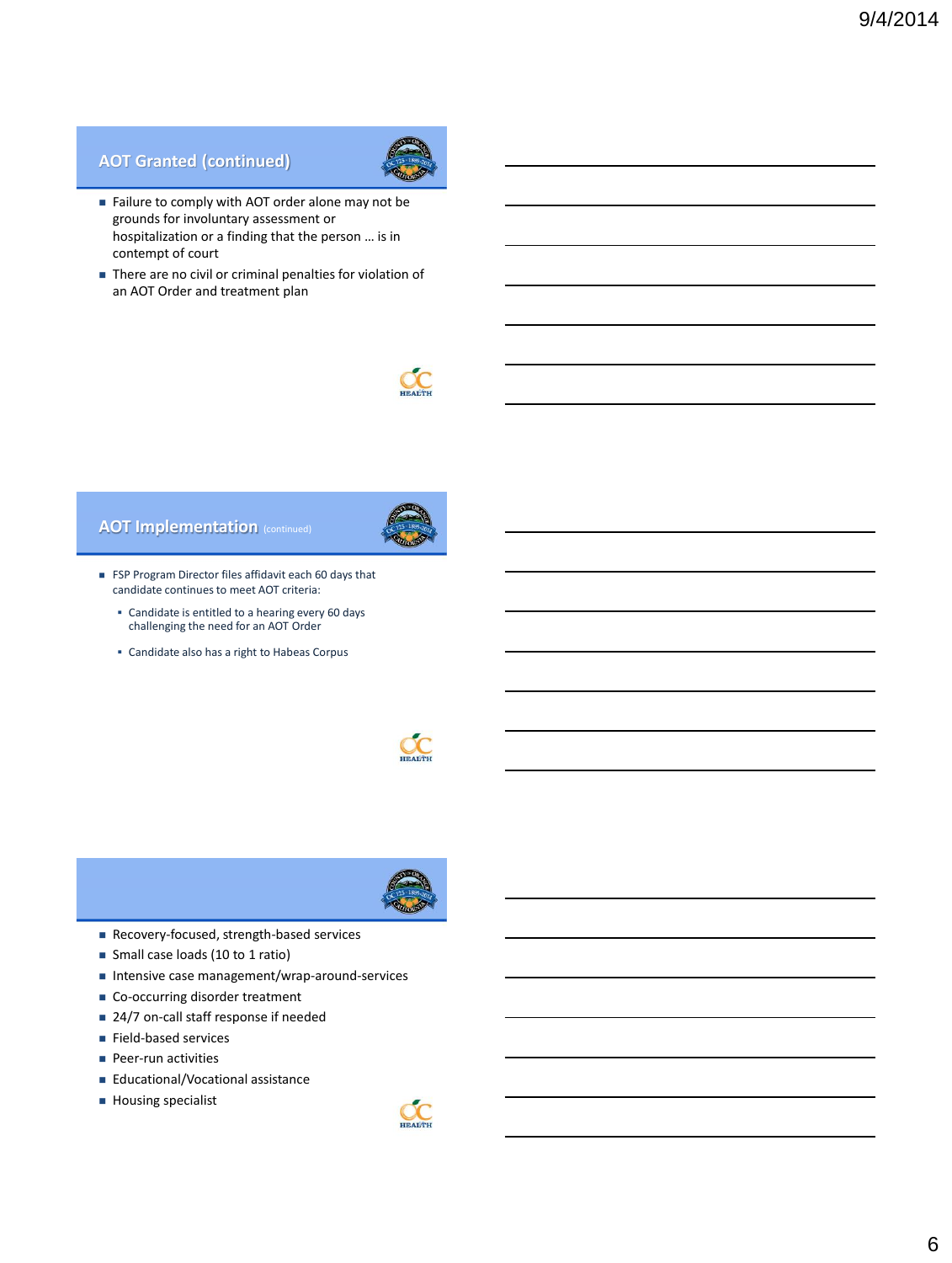## **AOT Treatment – Full Service Partnership Program**



- All-encompassing continuum of services available just as in regular Full Service Partnership services
- Carefully tailored treatment plan
- "Involuntary medications are not allowed" as part of the AOT treatment services (W&I 5348.5.c)



## **AOT Treatment – Full Service Partnership Program**

- Assistance with entitlements (Social Security, Medi-Cal)
- Integrated Person focus (substance use disorders, Psychiatric, Medical,
- Life Skills training
- Community integration



# **AOT Program Oversight**



- Report to State DHCS specific outcomes
- WIC 5349. "This article shall be operative in those counties in which the county board of supervisors, by resolution, authorizes its application and makes a finding that no voluntary mental health program serving adults, and no children's mental health program, may be reduced as a result of the implementation of this article."
- Monitors programs to ensure training requirements are met

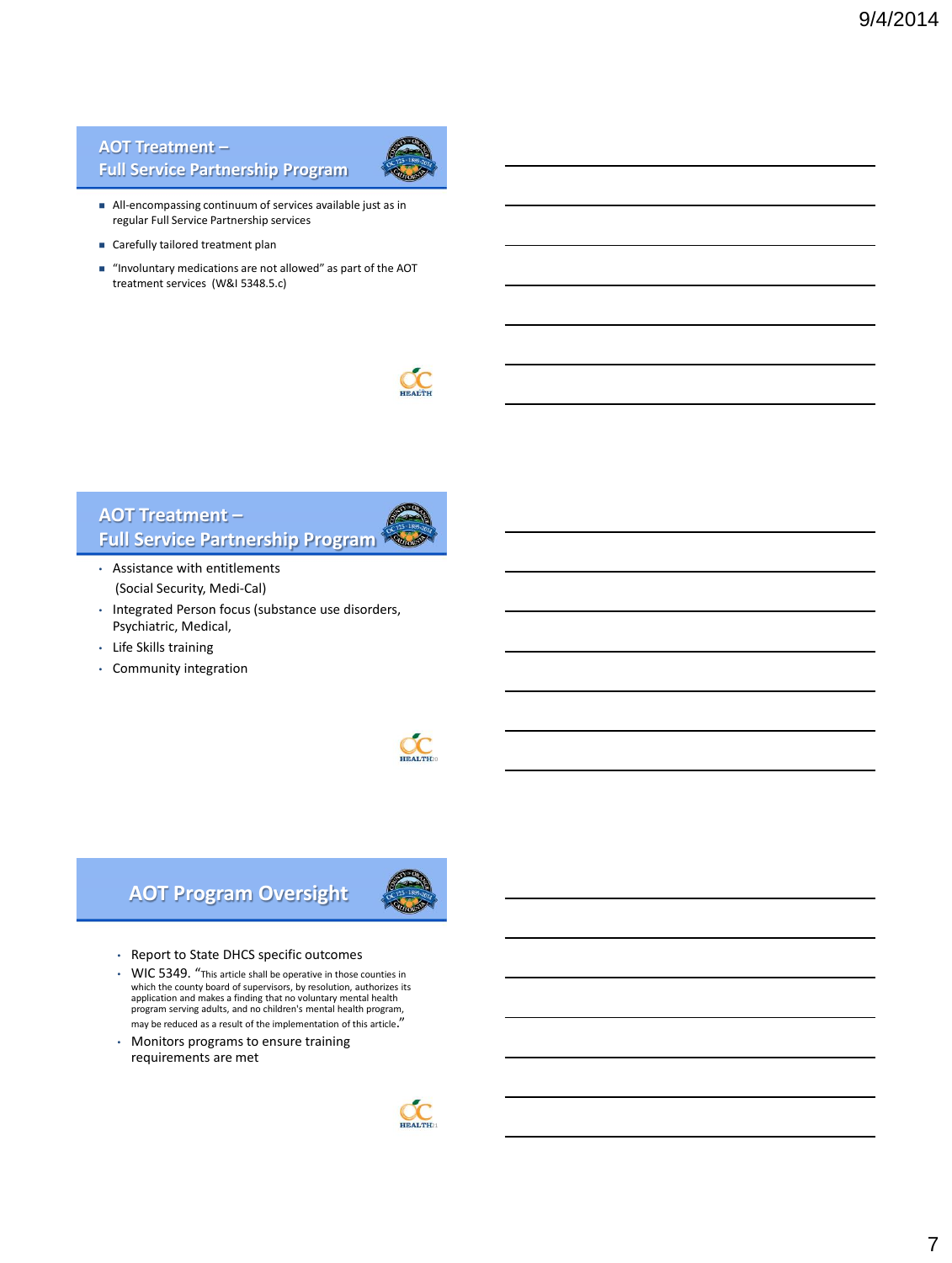**Annual AOT Report to DMH Information from June 1 to May 31 of each year.**



 $\blacksquare$  It is required that each county that operates an assisted outpatient treatment program provide data to the State Department of Health Care Services (DHCS)and must include, at a minimum, an evaluation on the effectiveness of the strategies employed by the and following data markers:



#### **AOT Outcomes**



- 1. reducing homelessness and hospitalization of persons in the program and in
- 2. reducing involvement with local law enforcement by persons in the program.

The evaluation and report shall also include any other measures identified by the department regarding persons in the program and all of the following, based on information that is available:



#### AOT Outcomes



- $(3)$  The number of persons served by the program and, of those, the number who are able to maintain housing and the number who maintain contact with the treatment system.
- $(4)$  The number of persons in the program with contacts with local law enforcement, and the extent to which local and state incarceration of persons in the program has been reduced or avoided.
- (5) The number of persons in the program participating in employment services programs, including competitive employment.